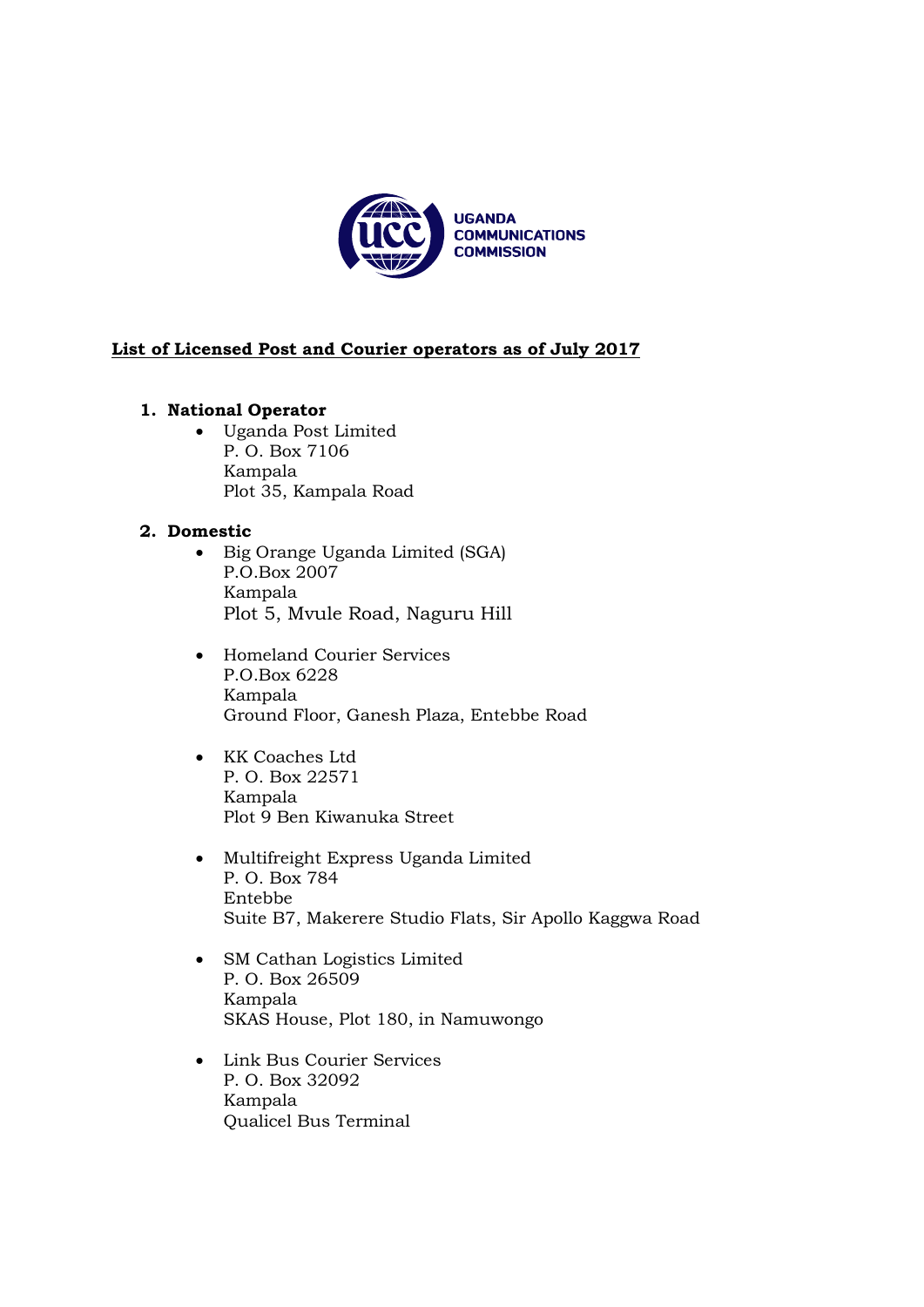Mewa Excel Courier Services P. O. Box 902 Gulu Plot 25, Andrea Olal Road

## **3. Regional**

- G4S Security Services Uganda Ltd P.O. Box 443 Kampala Lumumba Avenue
- Easy Coach P. O. Box 32092 Kampala Dewinton Road
- MASH Bus Services P. O. Box 37681 Kampala Dewinton Road
- Modern Coast Courier Ltd P. O. Box 27489 Kampala Dewinton Road
- Monitor Publications (Nation Courier) P. O. Box 6100 Kampala

#### **4. International**

- DAKS Couriers Uganda Ltd (UPS) P. O. Box 4871 Kampala Plot 64, Kiira Road
- DHL International Uganda P. O. Box 1623 Kampala Rotary Avenue
- Mitchell Cotts Uganda Limited (TNT) P. O. Box 7032 Kampala Plot 24 A, Nakasero Road
- ARAMEX Uganda Ltd P.O. Box 27170 Kampala Course View Towers, Yusuf Lule Road